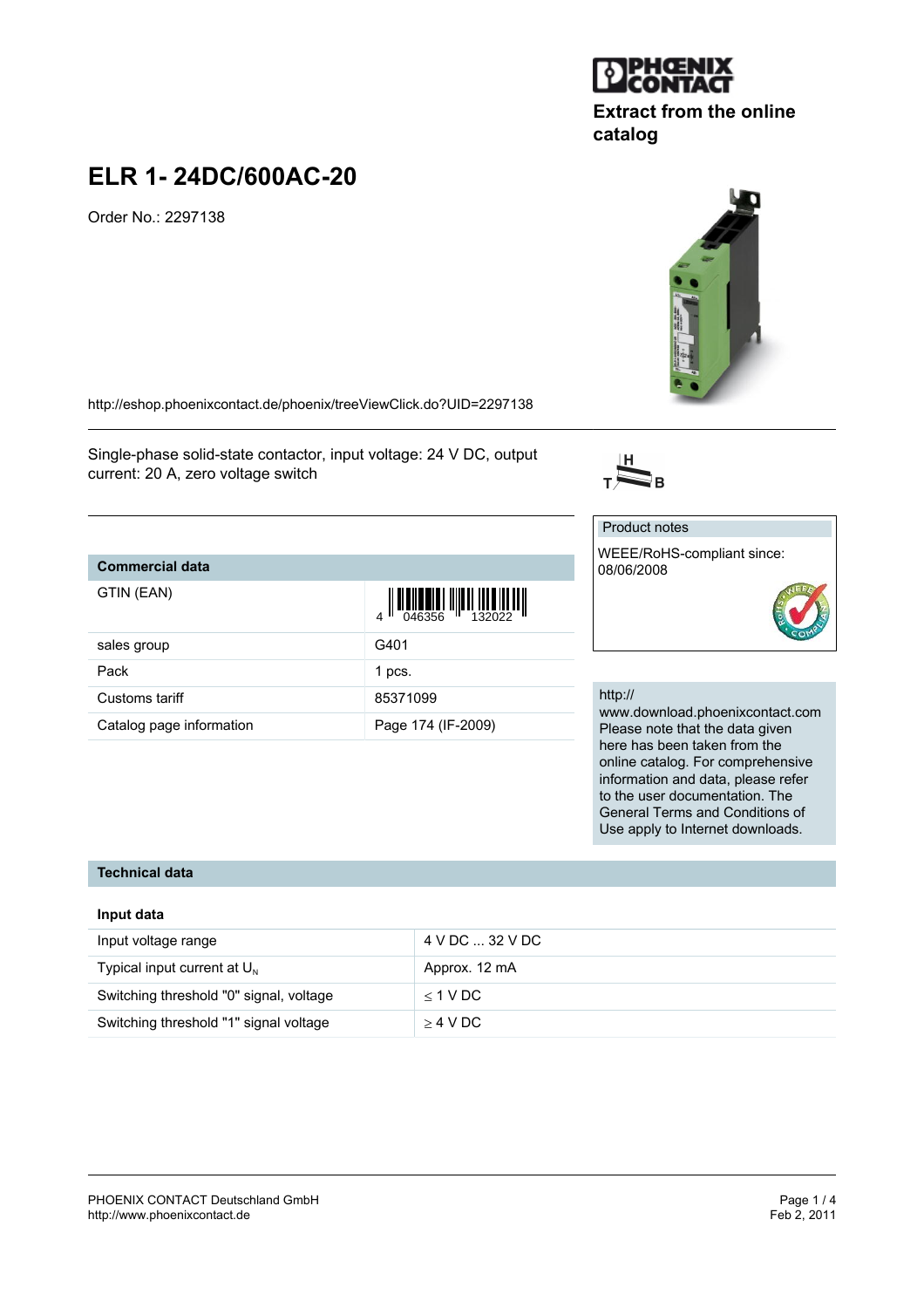| Transmission frequency                  | 25 Hz                                                 |
|-----------------------------------------|-------------------------------------------------------|
| Operating voltage display               | Green LED                                             |
|                                         |                                                       |
| Output data, load relay                 |                                                       |
| Nominal output voltage range            | 42 V AC  660 V AC (45/65 Hz)                          |
| Periodic peak reverse voltage           | 1200 V                                                |
| Mains frequency                         | 45 Hz                                                 |
|                                         | 65 Hz                                                 |
| Load current                            | 20 A (see derating curve)                             |
| Leakage current                         | < 3 mA (In off state)                                 |
| Residual voltage                        | < 1.6 V                                               |
| Surge current                           | 250 A ( $t = 10$ ms)                                  |
| Max. load value                         | 525 $A^2$ s                                           |
| Type of protection                      | <b>RCV</b> circuit                                    |
| Protective circuit/component            | <b>RCV</b> circuit                                    |
| General data                            |                                                       |
| Width                                   | 22.5 mm                                               |
| Height                                  | 103 mm                                                |
| Depth                                   | 103 mm                                                |
| Test voltage input/output               | $4$ kV $_{rms}$                                       |
| Ambient temperature (operation)         | -30 °C  70 °C                                         |
| Ambient temperature (storage/transport) | -30 °C  70 °C                                         |
| Mounting position                       | Vertical (horizontal DIN rail)                        |
| Assembly instructions                   | Can be aligned with $\geq$ 22.5 mm spacing            |
| Name                                    | Air and creepage distances between the power circuits |
| Standards/regulations                   | EN 61000-4-2                                          |
|                                         | EN 61000-4-3                                          |
|                                         | EN 61000-4-4                                          |
|                                         | EN 61000-4-5                                          |
|                                         | EN 61000-4-6                                          |
|                                         | EN 55011                                              |
|                                         | <b>Basic insulation</b>                               |
| Rated surge voltage / insulation        | <b>Basic insulation</b>                               |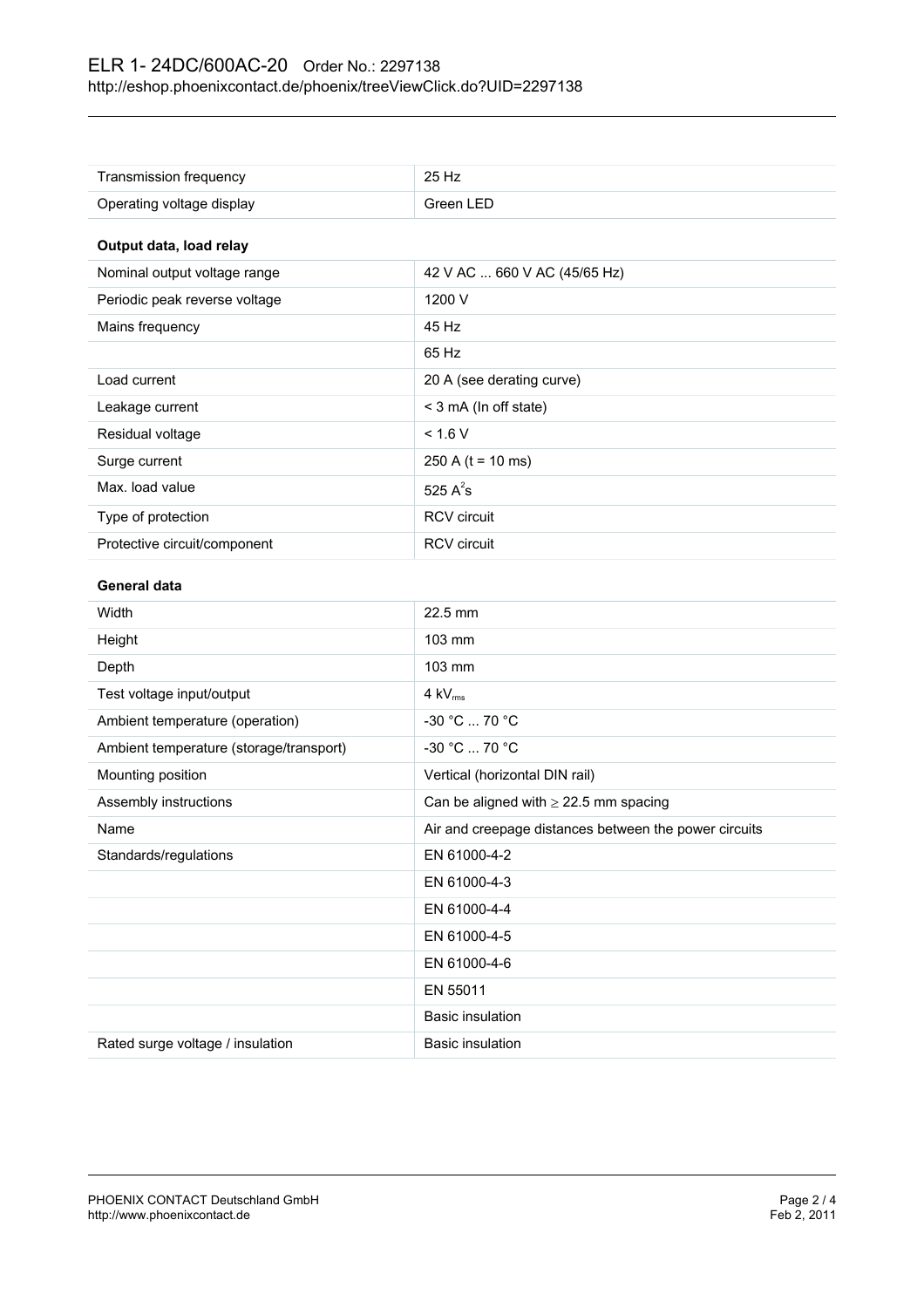**Certificates / Approvals**



Certification CUL, UL

#### **Diagrams/Drawings**

Block diagram



Diagram